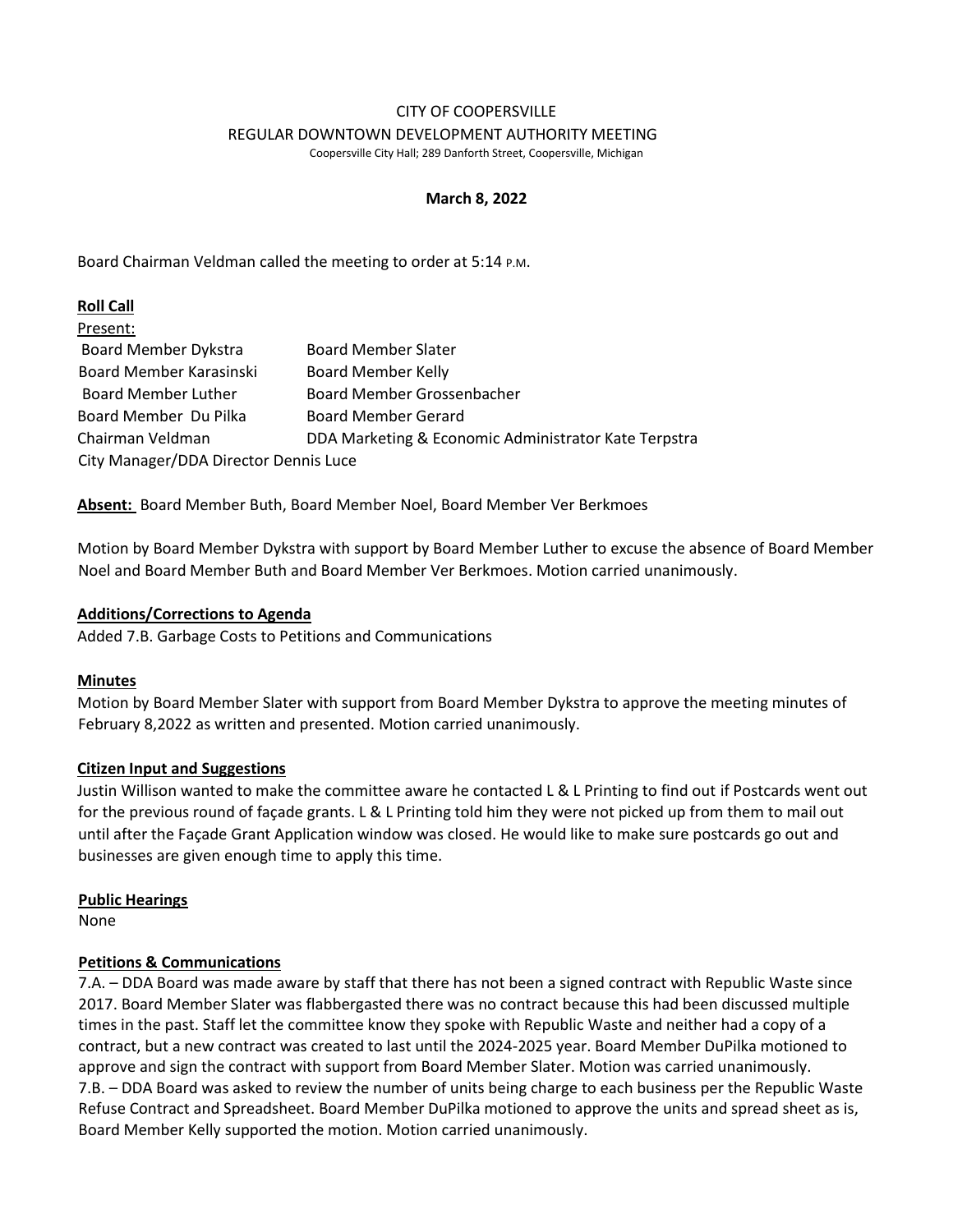#### *DDA meeting minutes of 03/08/2022, page 2*

7.C – DDA Board was presented with a rough draft of a façade grant application to be reviewed and changes made by the façade grant subcommittee. Staff recommended having a subcommittee of 3-5 members. Board Member Buth and Board Member Ver Berkmoes expressed interest in being on this committee to staff to share in their absence. Staff and Chairman recommends the committee meets in the next couple of weeks to get the process started and have a grant application ready for the April meeting for the Board to approve. Board Member Slater questioned where the point system scale was on the rough draft application. Staff suggested that the point scale can skew the numbers per business based on what surrounding DDA Board have found on their façade grant, it was recommended the sub committee choose guidelines to follow and narrow the options then brings it to the full board for final decision. Several board members had questions on the attached façade grant application, staff noted this was just a rough draft pulled together for the sub committee to start with. This draft was created using several other Michigan City DDAs Façade Grant Applications as a background for our own. Board Member Gerard stated that he was not comfortable with a board member being on the subcommittee if they were going to be applying for a façade grant for their building. Board Member Luther suggests a caveat to revisit this after the first year. Chairman Veldman suggests that those interested in applying for a grant step back from the subcommittee. Chairman Slater suggest abstaining from joining the subcommittee if you have any projects you plan to work on or apply for.

Pending they will not be applying for a grant, Board Members Kelly, Buth, Ver Berkmoes, Karasinki and Grossenbacher have submitted to be on the subcommittee. Board Member Dykstra motioned to approve the Façade Grant Subcommittee members pending they will not be applying for the grant, Board Member Gerard supported the motion. Motion carried unanimously.

## **DDA Information Packet**

Motion by Board Member Grossenbacher with support by Board Member Du Pilka to receive and file the DDA Information Packet. Motion carried unanimously.

## **Citizen's Input and Suggestions**

Duane Young would like to make the board and members aware of a meeting at the Coopersville Farm Museum on Wednesday March 9 at 6:30pm to discuss Memorial Day activities.

## **City Manager/DDA Director's Report**

## **City Manager/DDA Director Dennis Luce reported on the following items:**

- Working on the budget process for next year and is recommending not to have any large projects on the budget schedule and keep it conservative to work to rebuild our budget.
- Recommends we review and find other places to find funding other than just the tax capture.

## **DDA Marketing & Economic Administrator Comments:**

- We had a Consumers Energy Grant with a very short time line window become available that we are working on putting information together for. Should be able to update more on the project and information requested for the grant next meeting.
- Attached to the packet is a Community Development worksheet, please fill out and submit by March 30.

## **Board Member & Chairman Veldman's Comments**

# *Board Member Slater*